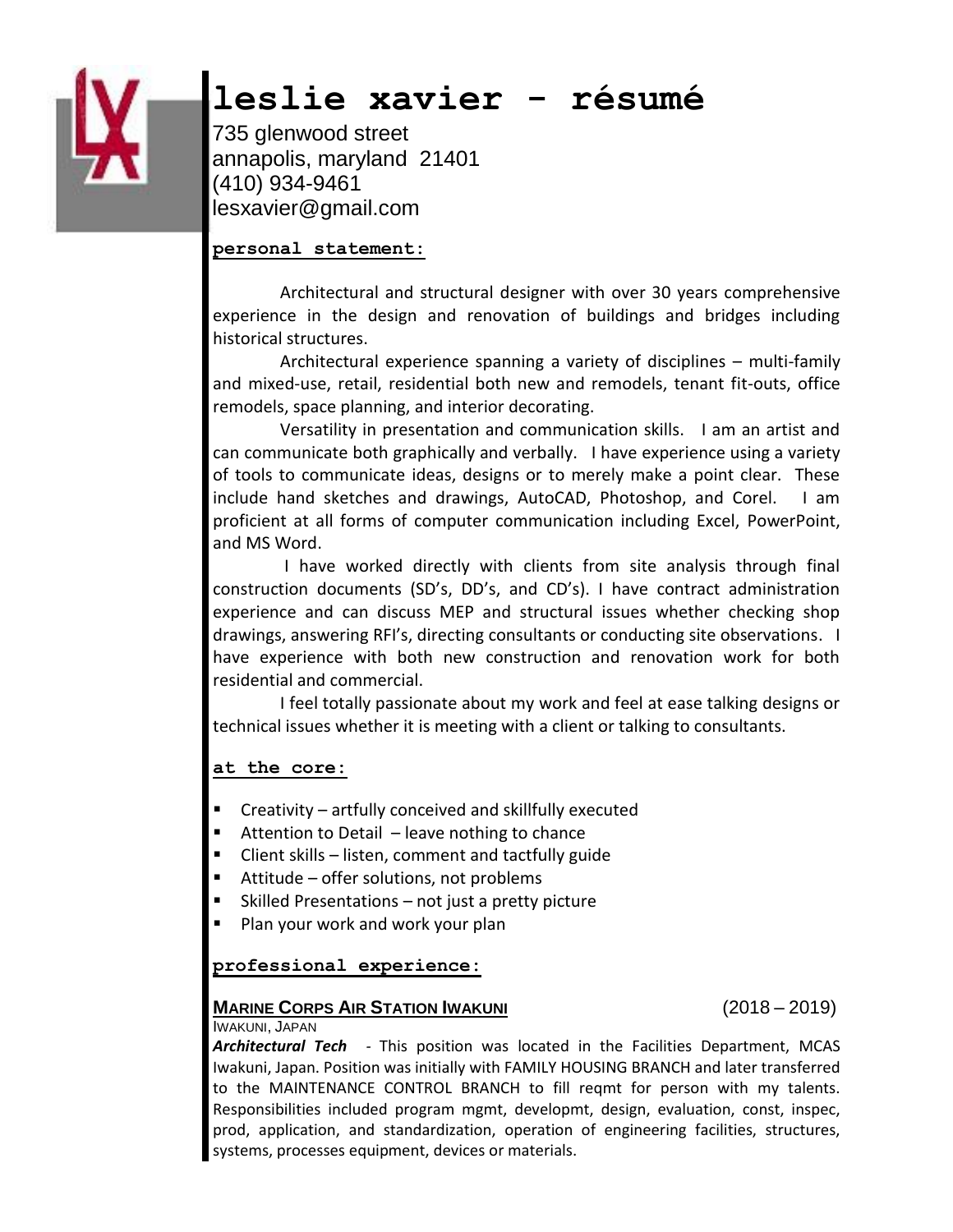# BIGNELL WATKINS HASSER, RA (2004 – 2007)

ONE PARK PLACE, SUITE 250 ANNAPOLIS, MD 21401

*Project Architect -* responsible for the overall design, review and implementation of assigned projects. Coordinated the planning, design, and construction of typical building projects for mixed use, retail, and office buildings as well as tenant fit-outs, historical renovation, space planning and interior design. Experience included heavy client interaction and construction supervision.

## POOLE AND POOLE ARCHITECTURE, LLC (2002 – 2004)

424 FOURTH ST., SUITE C2 ANNAPOLIS, MD 21403

*Architectural Intern -* Part of a design group responsible for code research, project construction documents, specifications, REI's and shop drawing review and submittals. Some construction administration along with client contact. Experience in relation to multi-family, residential mixed-use design.

#### HNTB- ALEXANDRIA. (2001 – 2002)

99 CANAL, SUITE 100, ALEXANDRIA, VA 22314

*Senior Structural Designer* - a transitional position while I was going back to school. Involved with the designing and detailing of the approaches for the new Woodrow Wilson Bridge. This included the design and layout of the deck reinforcement and creation of construction drawings and details using Microstation.

### POST, BUCKLEY, SCHUH & JERNIGAN, INC. (1997- 2001)

TAMPA, FLORIDA.

*Senior Structural Designer* - My structural engineering experience is extensive with a comprehensive knowledge of detailing complex (segmental and cable-stayed), conventional (AASHTO, flat slab, and precast panel), and moveable bridges. In addition to these projects I was responsible for the coordination of critical inspection of tidewater structures. This involved the review of existing plans, survey of existing conditions, coordination with state and local officials and the generation of reports to document and detail bridge deficiencies and appropriate remedial actions.

#### PARSONS BRINCKERHOFF QUADE AND DOUGLAS, INC. (1986 - 1997) TAMPA, FLORIDA.

*Senior Structural Designer* - Integral part of the complex bridges group. Comprehensive experience detailing of complex (segmental and cable-stayed), conventional (AASHTO, flat slab, and precast panel), and moveable bridges. My responsibilities included the organization and detailing of contract drawings as well as shop drawings. Experience with Microstation and GDS (a McDonald Douglas CAD system) as well as adapting the rudiment skills in AutoCAD. Developed graphic and technical presentations for marketing and symposiums. I became a leader of 3d modeling with emphasis on integration of 3d drawings with construction documents. This was an innovation that enabled the firm to exhibit for the first time the complex relationships of reinforcement to longitudinal posttensioning.